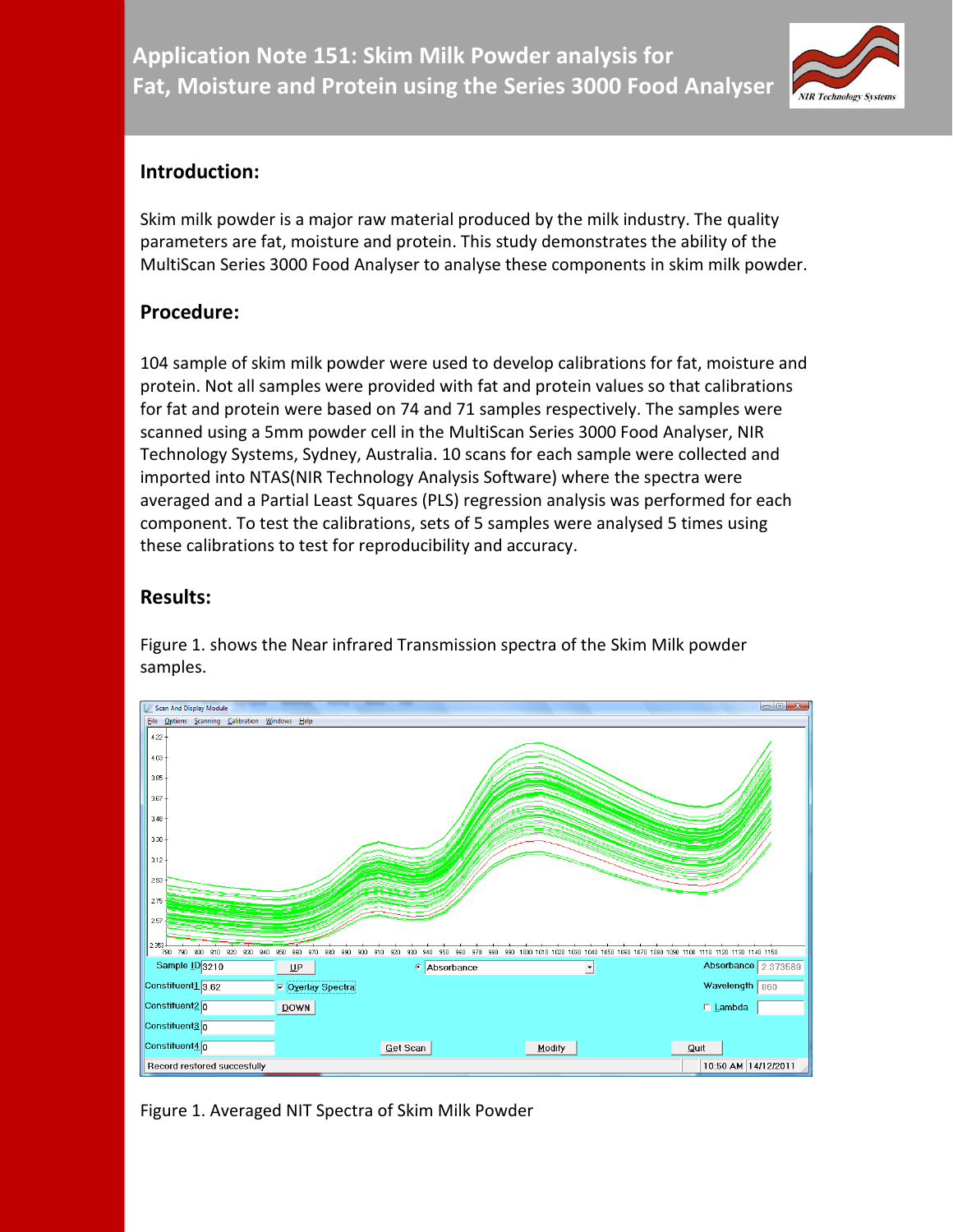Figure 2. shows the calibration plot of the S3000 Moisture vs Ref Moisture for the skim milk samples. The SEC =  $0.11\%$  and R2 = .863.



Figure 2. Moisture Calibration data

Figure 3. shows the calibration plot of the S3000 Fat vs Ref Fat for the skim milk samples. The SEC =  $0.06%$  and R2 = .75.



Figure 3. Fat Calibration Data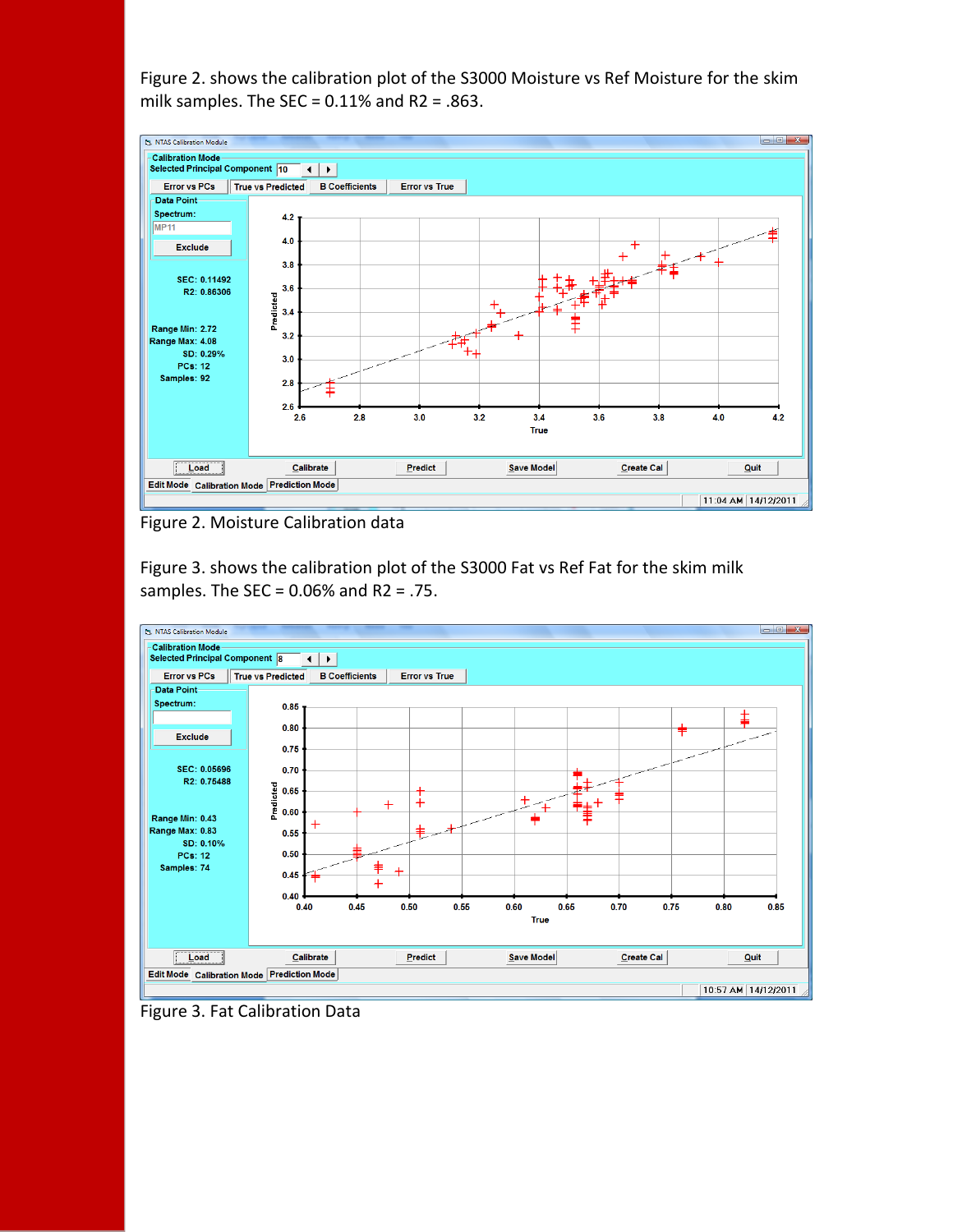Figure 4. shows the calibration plot of the S3000 Protein vs Ref Protein for the skim milk samples. The SEC =  $0.08\%$  and R2 = .809.



Figure 4. Protein Calibration Data

## **Prediction Results:**

Table 1. shows the prediction of the five sample, each analysed five times. The Standard Deviation of Differences, SDD, is the estimate of the precision for the calibrations and the Standard Error of Prediciton, SEP, is the estimate of the accuracy of these calibrations.

| Sample<br>ID     | Ref<br>Moist | S3000<br>Mois | Diff    | SDD   | Ref<br>Fat | S3000<br>Fat | Diff    | SDD   | Ref<br>Prot | S3000<br>Prot | Diff    | SDD   |
|------------------|--------------|---------------|---------|-------|------------|--------------|---------|-------|-------------|---------------|---------|-------|
| MPA1             | 3.60         | 3.62          | $-0.02$ |       | 0.66       | 0.67         | $-0.01$ |       | 36.5        | 36.5          | 0.00    |       |
| MPA <sub>2</sub> | 3.60         | 3.61          | $-0.01$ |       | 0.66       | 0.68         | $-0.02$ |       | 36.5        | 36.5          | 0.00    |       |
| MPA3             | 3.60         | 3.59          | 0.01    |       | 0.66       | 0.67         | $-0.01$ |       | 36.5        | 36.5          | $-0.01$ |       |
| MPA4             | 3.60         | 3.58          | 0.02    |       | 0.66       | 0.68         | $-0.02$ |       | 36.5        | 36.5          | $-0.03$ |       |
| MPA5             | 3.60         | 3.59          | 0.01    | 0.018 | 0.66       | 0.66         | 0.00    | 0.006 | 36.5        | 36.5          | $-0.04$ | 0.016 |
| MPB1             | 3.85         | 3.74          | 0.11    |       | 0.66       | 0.66         | 0.00    |       | 36.5        | 36.5          | $-0.03$ |       |
| MPB2             | 3.85         | 3.72          | 0.13    |       | 0.66       | 0.66         | 0.00    |       | 36.5        | 36.5          | $-0.04$ |       |
| MPB3             | 3.85         | 3.78          | 0.07    |       | 0.66       | 0.64         | 0.02    |       | 36.5        | 36.5          | $-0.03$ |       |
| MPB4             | 3.85         | 3.73          | 0.12    |       | 0.66       | 0.65         | 0.01    |       | 36.5        | 36.5          | $-0.04$ |       |
| MPB5             | 3.85         | 3.73          | 0.12    | 0.023 | 0.66       | 0.65         | 0.01    | 0.010 | 36.5        | 36.6          | $-0.05$ | 0.010 |
| MPC1             | 2.70         | 2.81          | $-0.11$ |       | 0.66       | 0.67         | $-0.01$ |       | 36.5        | 36.5          | 0.02    |       |
| MPC <sub>2</sub> | 2.70         | 2.80          | $-0.10$ |       | 0.66       | 0.67         | $-0.01$ |       | 36.5        | 36.5          | 0.01    |       |
| MPC3             | 2.70         | 2.73          | $-0.03$ |       | 0.66       | 0.68         | $-0.02$ |       | 36.5        | 36.5          | 0.01    |       |
| MPC4             | 2.70         | 2.76          | $-0.06$ |       | 0.66       | 0.70         | $-0.04$ |       | 36.5        | 36.5          | 0.01    |       |
| MPC5             | 2.70         | 2.72          | $-0.02$ | 0.041 | 0.66       | 0.70         | $-0.04$ | 0.013 | 36.5        | 36.5          | $-0.02$ | 0.013 |
| MPD1             | 3.65         | 3.62          | 0.03    |       | 0.82       | 0.79         | 0.03    |       | 36.5        | 36.5          | 0.04    |       |